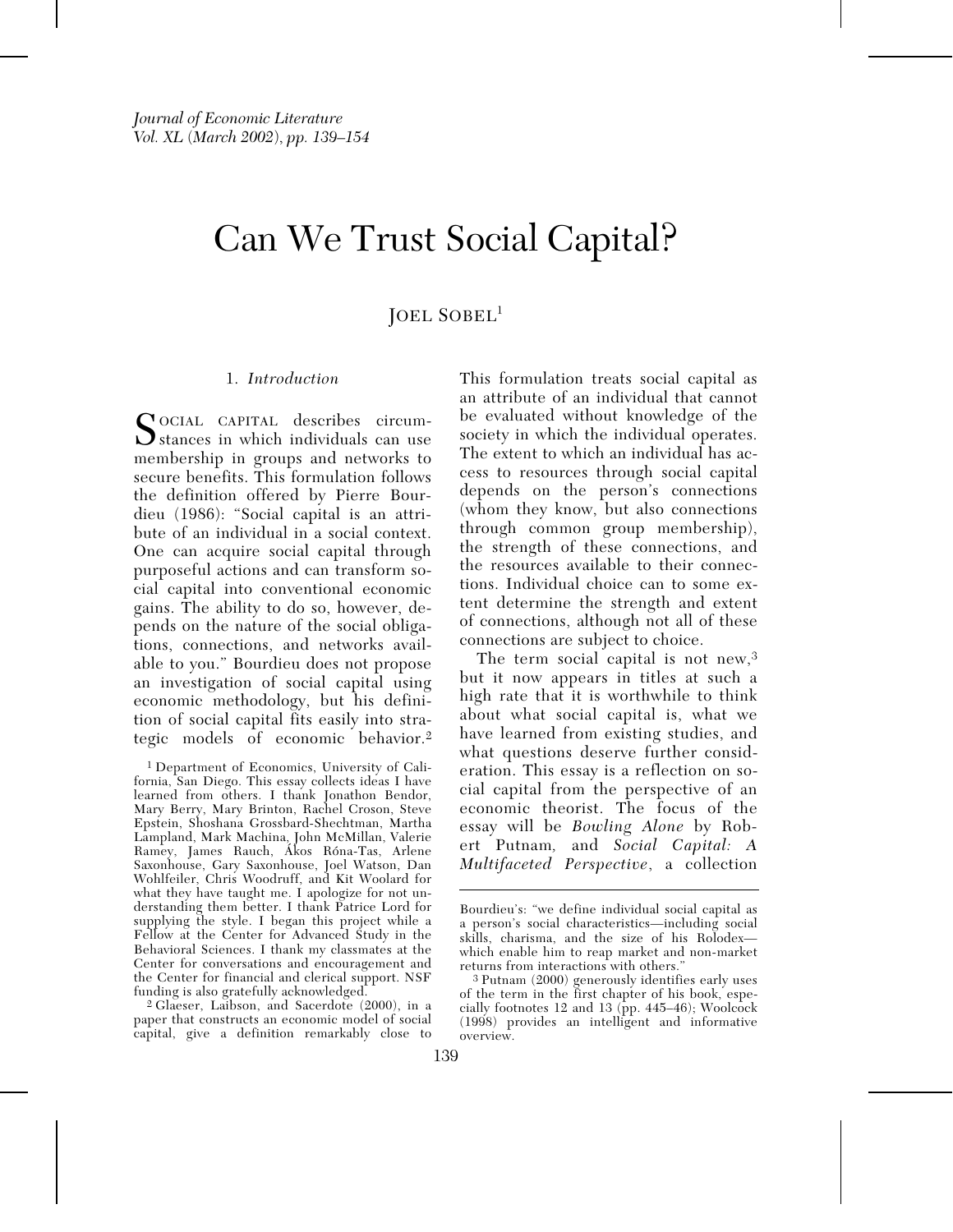published by the World Bank and edited by Partha Dasgupta and Ismail Serageldin.4

#### 2. *Solo Strikes: Do Empty Alleys Lead to Unsafe Streets*?

In 1995 Robert Putnam (1995) published a short article with a big idea. Putnam suggested that there has been a dramatic decline in the level of participation in group activities in the United States. He argued that the decline threatened the quality of democracy and the quality of life. The big idea stimulated a broad range of research activities: cross-national studies of social capital, research into the social capital of firms, and work investigating how trust is created in neighborhoods and in transition economies.5 *Bowling Alone* develops the argument put forth in the 1995 article.

The structure of Putnam's book is logical and direct. He first documents downward trends in civic involvement. He introduces and discusses several possible reasons for the decline. He argues that the decline has far-reaching negative effects, from destabilizing democratic institutions, to lowering the effectiveness of schools, to reducing the magnitude of powerful forces that improve collective health and well-being. He concludes with a call to action.

The book has three enormous attractions. It states a powerful and important thesis. It develops its argument in a broadly accessible way. It identifies and begins to exploit large data sets on social interactions. The scale of the thesis

and the desire to reach a broad audience, however, leave the work open to criticism. Rhetoric often overwhelms logic. Passionate and repeated use of descriptive statistics often substitutes for detailed analysis.

*Bowling Alone* begins with a barrage of evidence that involvement in groups has been dropping in the United States over the past forty years. We are bowling alone and not in leagues. We are voting at lower rates. We belong to fewer clubs and participate in those we do belong to at lower rates. We are less likely to participate in organized religion. We are joining unions and professional organizations at lower rates. We are spending less time socializing. We donate less to charity (as a percentage of income). We trust our neighbors less. More of us are lawyers. Putnam provides more than enough data to convince even a skeptic that something is going on and that there may even be a common cause of the trend. This skeptical reader is convinced that something interesting is happening but unconvinced by the details of Putnam's argument. Let me briefly mention several reasons for concern.

The book often confuses cause and effect. The argument of the book appears to be that measurable declines in group activities cause bad outcomes. With this interpretation, reductions in monetary donations to charity may be seen as a consequence of a decline in social capital (provided a causal link can be established), but not as direct proof that the stock of social capital has decreased.6 Similarly, treating decreases in trusting behavior (as measured by survey responses) as direct evidence for decreases in social capital comes close to equating social capital with good outcomes.

<sup>4</sup> *Bowling Alone*. By Robert Putnam. 2000. New York: Simon & Schuster. Pp. 544. ISBN 0–684– 83283–6. *Social Capital: A Multifaceted Perspective*. Edited by Partha Dasgupta and Ismail Serageldin. 1999. Washington, D.C.: The World Bank. Pp. xii, 424. ISBN 0-8213-4562-1.

<sup>5</sup> Bowles (1999) and Lemann (1996) speculate on the reasons for the wide attention received by Putnam's work.

<sup>6</sup> The book does not evaluate the hypothesis that declining contributions are a response to changes in the marginal tax rates.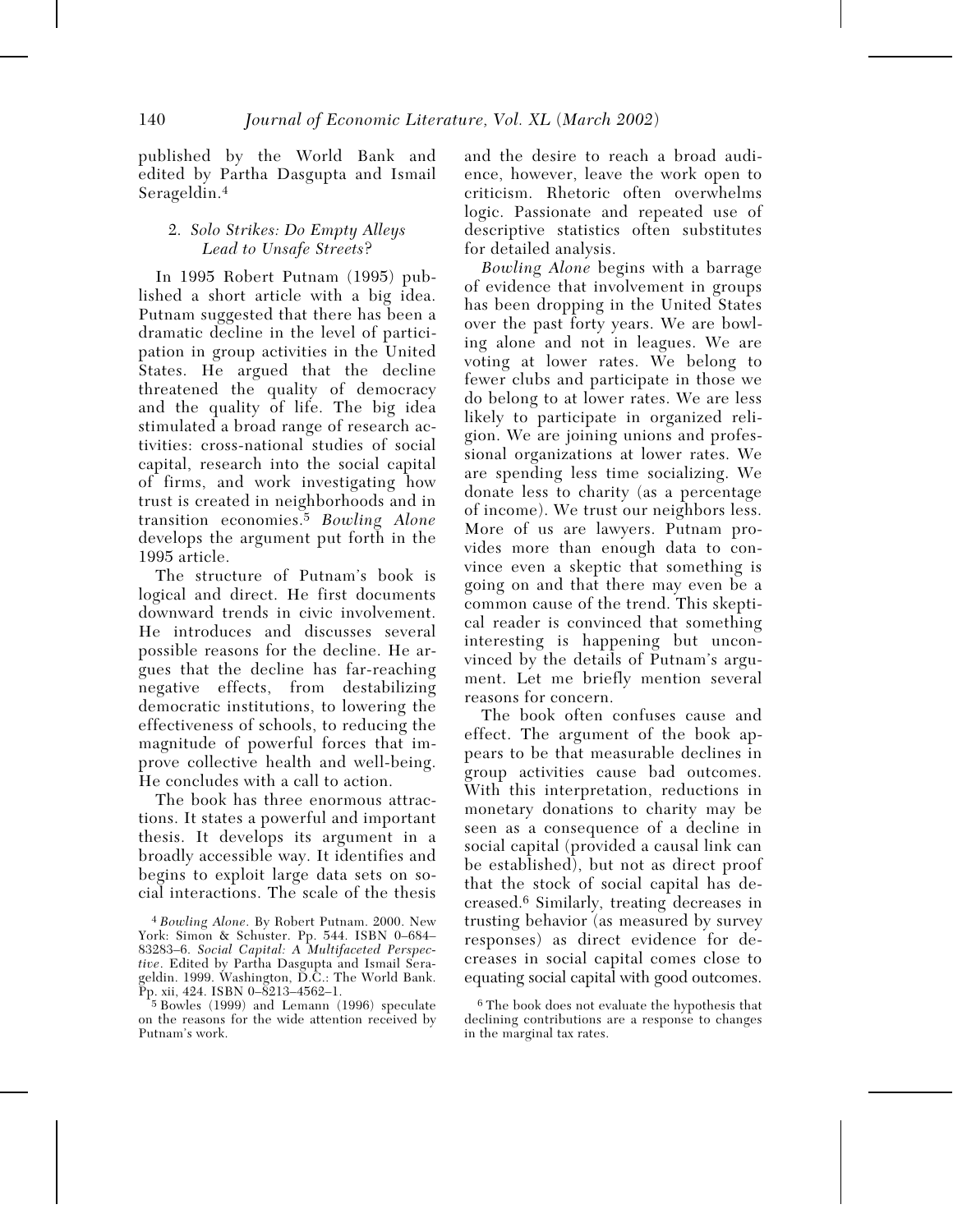There is no analytical framework in which to evaluate the claim that the apparent trends are related. Technological and political forces that have played a major role in declining union membership rates may be unrelated to the factors leading to the near extinction of Elks clubs.

The book discusses and dismisses countertrends casually. Putnam argues that lobbying organizations like the Sierra Club and the American Association of Retired Persons are not substitutes for past membership organizations because they do not generate the levels of face-to-face interaction that clubs did fifty years ago. Nicholas Lemann (1996), who called his comment on Putnam (1995) "Kicking in Groups," mentions the rise in youth soccer, small businesses, and restaurants as countertrends ignored by Putnam (1995).7 Putnam argues that since work is about money it cannot be a way to build community, and he discounts social groups that form through workplace interactions.

Putnam has little to say about the internet and rightly so. He argues that the decline in community involvement began thirty or more years ago. The internet did not cause the decline in club membership. It is too early to say whether dot-community spirit can replace the old-fashioned kind.

Some technological change coincides with the interval of declining club membership. Putnam documents an increase in the number of households with phones and long-distance phone calls made, but doubts that this growth does much to provide the social connections depleted when bowling leagues shrink. You cannot make friends using the telephone, he argues. But you can use the phone to maintain friendships. Putnam (p. 169) quotes Daniel Boorstin (1974), who writes that telephones permit "Americans to do more casually and with less effort what they had already been doing before," which suggests that phone calls are a plausible substitute for club meetings.

Telephones are an important example. Putnam invokes Ronald S. Burt's (2000) definition that you can measure a businessman's social capital by the size of his Rolodex. If the purpose of joining and participating in clubs is to expand connections—adding pages to the Rolodex—then changes in information technology that make it easier to get in touch with people reduce the need for participation in other ways.

Having presented the evidence of a decline in social capital, Putnam looks for the reasons. He allocates the largest share of the blame to generational differences, but he views increases in television viewing,<sup>8</sup> commuting times, and female labor-market participation as significant factors in the decline of social capital.<sup>9</sup>

The most frustrating part of the book details the negative consequences of the decline in social capital. Putnam's measures of social capital are highly

<sup>7</sup> Putnam (2000, p. 459, note 16) does not ignore these issues in his book. He argues that the rise in youth soccer does not compensate for declines in other group athletic activities. He writes in a footnote that "*none* of the available evidence suggests that dining out has significantly increased over the last several decades" (yet this footnote begins "restaurant dinners rose from eighteen annually in 1975–76 to twenty-two in 1998–99 for married people").

<sup>8</sup> Thomas Juster and Frank Stafford (1991, p. 475) point out that Japan has a higher rate of television viewing than the United States. Followers of Putnam who attempt to trace trends in Japanese civic involvement will want to keep this in mind.

<sup>9</sup> Dora Costa and Matthew Kahn (2001) perform a more careful investigation of the sources of the decline in social capital. Their study identifies income inequality and the rise in female laborforce participation as the most important factors explaining trends in social capital.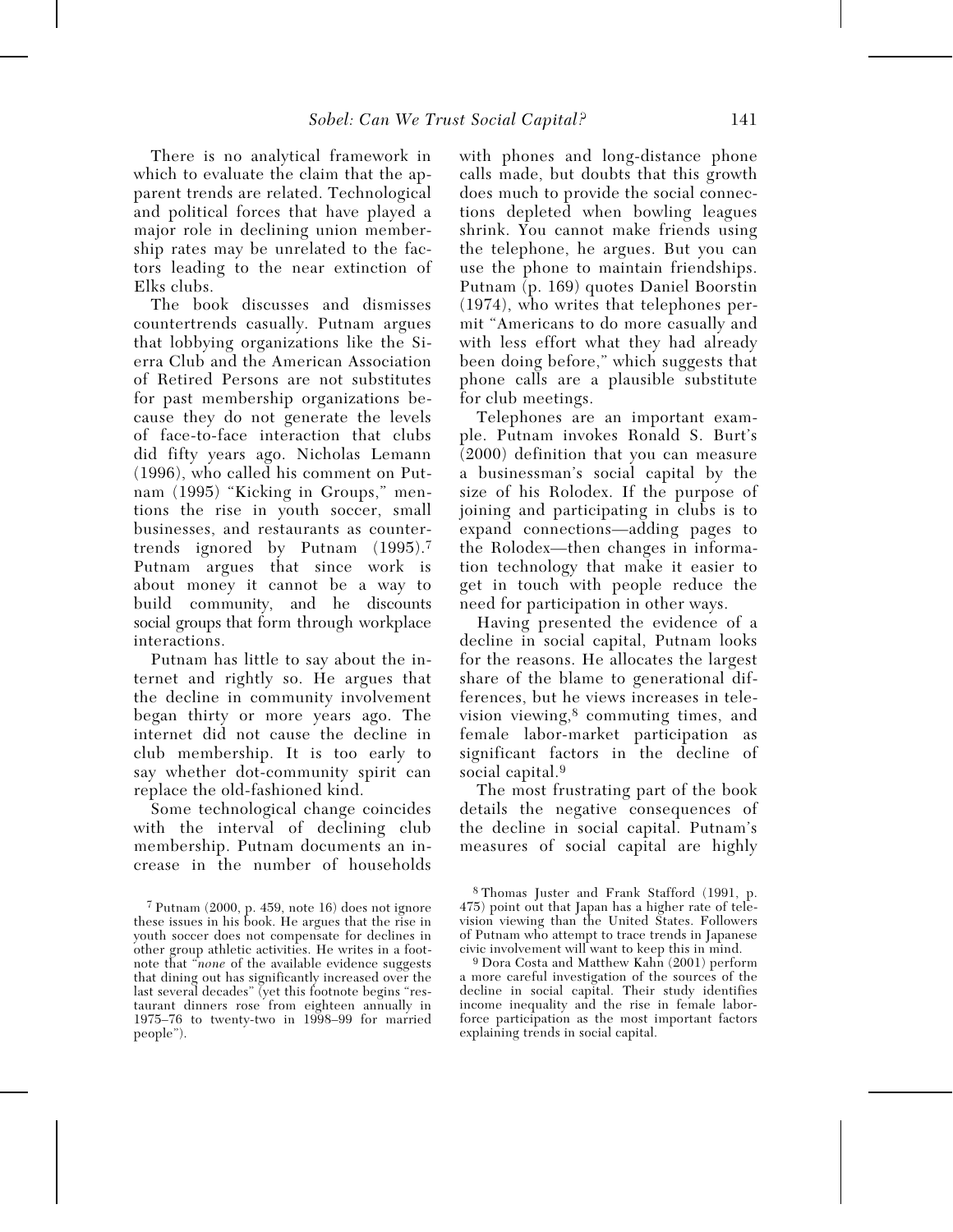correlated with good educational outcomes, good health, and good government.10 Some of these findings are reduced to formulas: "For North Carolina to see educational outcomes similar to Connecticut's, according to our statistical analysis, residents of the Tar Heel State could do any of the following: increase their turnout in presidential elections by 50 percent; double their frequency of club meeting attendance; triple the number of nonprofit organizations per thousand inhabitants; or attend church two more times per month" (p. 301) and "if one wanted to improve one's health, moving to a high-social capital state would do almost as much good as quitting smoking" (p. 328). The book's website (http://www.bowlingalone.com/) announces that "joining one group cuts in half your odds of dying next year." Putnam (2000, p. 334) does mention that the direction of causality has not been established, but most of the text takes the view that higher levels of certain social activities indirectly but inevitably lead to good outcomes.

Once Putnam has made his case that social capital is declining and that declining social capital has bad consequences, he presents a call for action. Deciding how best to reestablish social interactions requires a deeper understanding of where social capital comes from. Putnam switches between two opposing views. On one hand, there is the idea that patterns of civic involvement are deeply ingrained. He expresses this point of view strongly in an earlier book (Putnam, Leonardi, and Nanetti 1993)

that attributes the success of northern Italy relative to southern Italy to different social structures, which he traces back to the twelfth century. Maybe Americans are different from Italians, but even in *Bowling Alone*, he asserts that regional patterns of trust in the United States have long histories (p. 292) and argues that levels of civic involvement are relatively stable throughout an individual's lifetime. This view creates a problem. The hypothesis that levels of social capital change slowly demands that we reexamine the principal hypothesis of the book. Maybe Putnam neglected important sources of civic involvement after all. Otherwise we must believe that the environmental factors that led to changes in social capital were special and strong. This view makes efforts to reverse the trend seem unlikely to succeed.

The alternative point of view, which dominates the concluding sections of the book, is summarized by a quotation from Walter Lippmann (1961), which appears on page 379 and again on page 402. Lippmann writes "we have changed our environment more quickly than we have changed ourselves." When Lippmann wrote these words in 1914, people were already responding to changes in their era by inventing civic institutions that lasted throughout the twentieth century. We are to view the years following World War II as another era of great change. People who came of age in the sixties, with an incomplete understanding of the consequences of their behavior in a changing environment, devoted less time to civic activities. People now can see the error of their asocial ways and develop new civic organizations to meet the needs of a new century. Putnam (2000) ends his book by urging greater civic involvement "not because it will be good for America—though it will be—but

<sup>10</sup> John Helliwell and Putnam's (1995) and Deepa Narayan and Lant Pritchett's (1999) contributions to the World Bank volume take a similar approach. Helliwell and Putnam show that measures of civic involvement are correlated with faster growth in Italian communities. Narayan and Pritchett demonstrate a relationship between measures of social capital, availability of credit, and adoption of new technologies in Tanzania.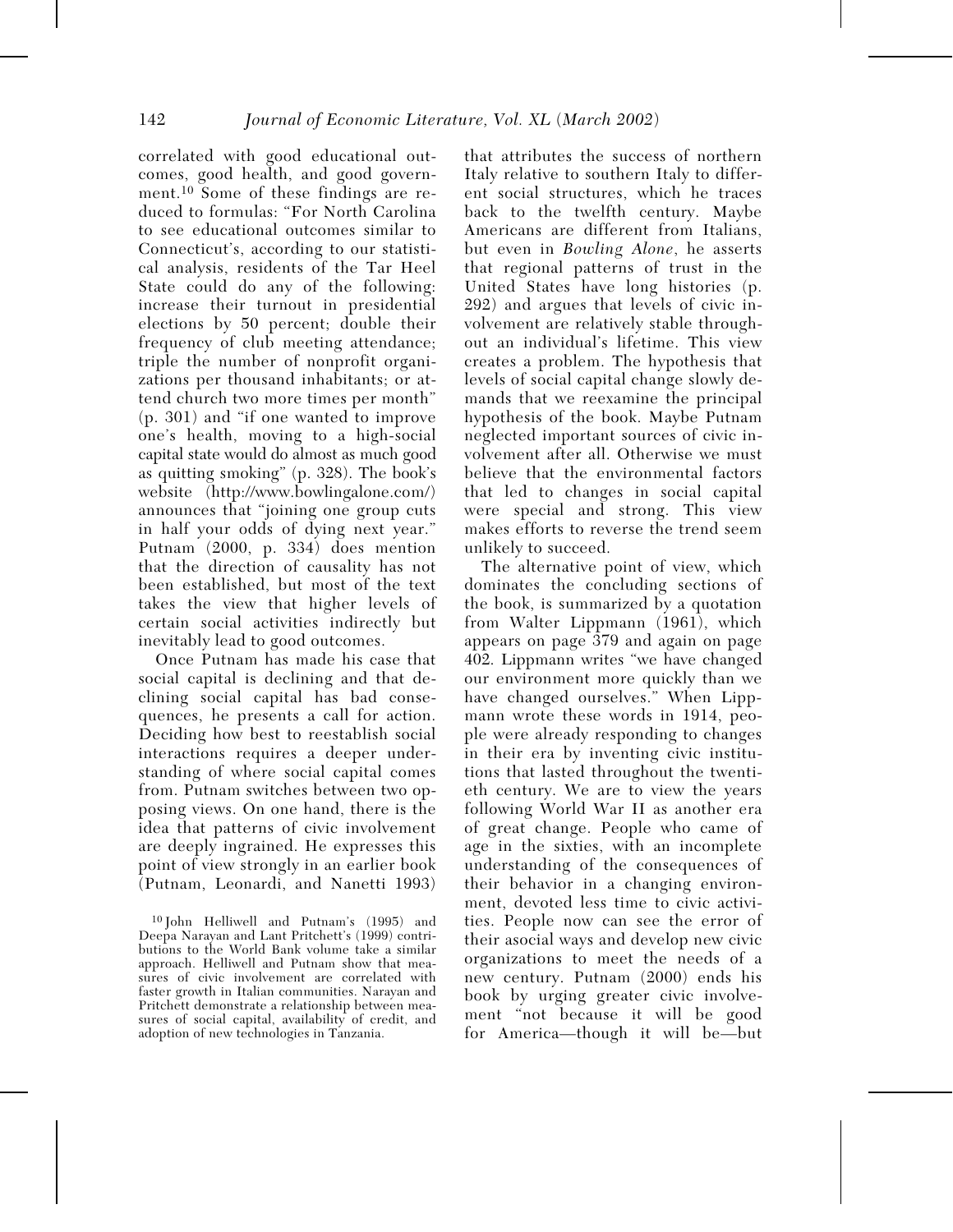because it will be good for us." The private returns to group participation should be sufficient to replenish our stock of social capital.

Putnam seems to say that individuals chose to deplete the collective stock of social capital because they miscalculated when the world changed. After they correct their mistake the trend can be reversed, thanks in large part to Putnam's advocacy. Even if current generations stick to their low levels of involvement, new generations, given the right encouragement, will act to reinvigorate public life. Another possibility is that choice behavior reveals preferences. Maybe people do not want to join groups. They can get jobs through the placement office at their school. They can find baby-sitters through want ads or friends at work. They get an adequate taste of politics listening to talk radio on their long commute. They prefer going to law school to making cupcakes for the PTA bake sale. They prefer an evening of "Must See TV" (which they can talk about the next day at the office) to the challenges of a card game or another long drive to the Elks Lodge. The jobs of social capital are getting done in other ways, and the price needed to maintain the past forms is just too high. $11$ 

Putnam ignores another interpretation, which is a natural one to economists. It is tempting to attribute variation in social and economic health of neighborhoods to coordination failures or multiple equilibrium problems. Social capital gives rise to positive externalities. If there are no clubs, then there are no clubs to join. Individual action is insufficient to increase social capital, and bad outcomes persist without selfless behavior or outside intervention. According to this view, rapid social and technological changes were sufficient to lead young people (whose habits of social engagement were not fully formed) to become less active in community activities. Low levels of involvement today provide insufficient incentive for tomorrow's youth to have high civic involvement. The view that declines in levels of social capital represent a coordination failure provides a standard rationale for organized efforts to reestablish more efficient equilibria.

*Bowling Alone* contains a powerful thesis, extensive data, and rudimentary statistical analysis. It is an ambitious work, broadly accessible while touching on issues of interest to the political scientist, sociologist, social psychologist, and economist. Like Putnam's previous work on civic life in Italy, the research has already stimulated a huge number of follow-up studies. Few scholars have this impact. For those convinced by the book's arguments, Putnam has provided a passionate argument for renewing civic involvement. For those still skeptical, Putnam has provided a lifetime of research questions.

#### 3. *Solow Strikes: Is Social Capital Capital?*

*Bowling Alone* explains the importance of community involvement to the health of democratic society in the United States. Economists find the social capital metaphor useful in studies of economic development, transition economies, common-resource property use, and education. *Social Capital: A Multifaceted Perspective* contains a collection of articles on aspects of social capital more commonly studied by economists. The book was completed in 1997 and draws on workshops held earlier in the nineties. It contains three previously published articles and

<sup>11</sup> Michael Schudson (1998) makes the same point in his book on civic virtue.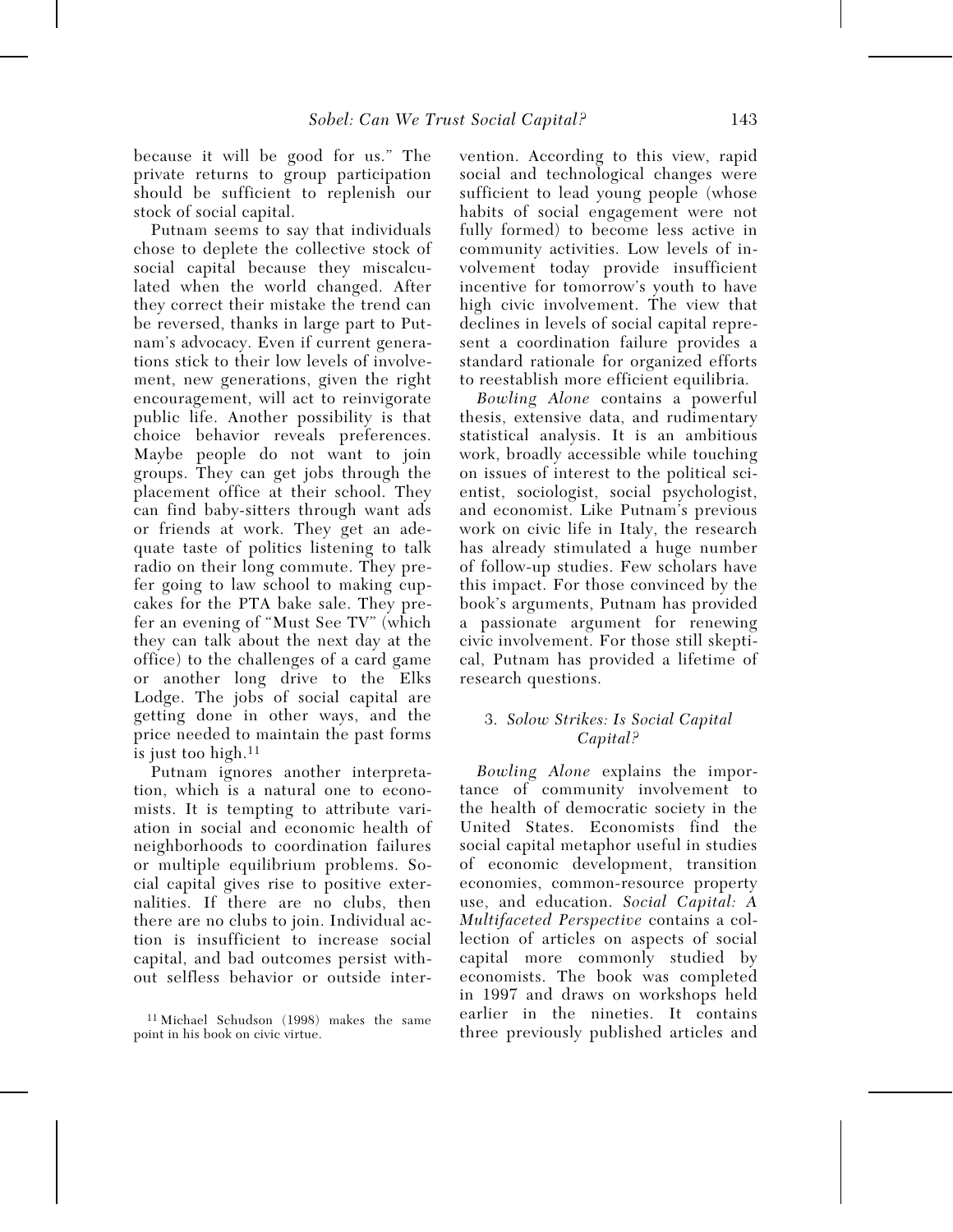several others that summarize ongoing research projects. While the book does provide a useful resource, particularly because it exposes contrasting intellectual frameworks underlying different uses of the term social capital, there is no reason to rush out and read (let alone buy) the book. Scholars new to the concept of social capital will not find a definitive synthesis or a straightforward introduction to the issues.12 Those interested in the frontiers of the subject can look at the web site maintained by the World Bank (http://www.worldbank.org/ poverty/scapital/), which provides a guide to the broad range of current research invoking the social capital metaphor.

*Social Capital* begins with brief introductory comments by two Nobel Prizewinning economists who argue that social capital is a poorly chosen name for the concept. In the thirteen articles that follow, at least nine contain extended discussion of what social capital means. One would have liked the editors to include a clear definition of the concept in the introduction to the book, and eliminate the need to define social capital repeatedly in the contributions. But this would have been impossible. No one could dispute that social capital is multifaceted. Authors recognize that if they are going to use the term, then they must define how they will use it.

The short articles by Kenneth Arrow (1999) and Robert Solow (1999) that begin the World Bank volume argue, in Solow's words, that social capital is "an attempt to gain conviction from a bad analogy." Arrow argues that physical capital has three characteristics: extension in time, deliberate sacrifice for

future benefit, and alienability. Social capital shares the temporal aspect of physical capital. Arrow argues that social capital does not require material sacrifice. While individuals do not invest directly in a commodity social capital (except in the model of Edward Glaeser, David Laibson, and Bruce Sacerdote 2000), they do often make calculated decisions to join clubs, do favors, and make and maintain relationships with an eye toward future benefits. Arrow was referring to aspects of social capital that are acquired without calculation or sacrifice. Children learn their first language without calculation. People are born into nobility and ethnicity. It is a stretch to view social capital derived from childhood friendships as a product of conscious calculation. It might be useful to distinguish between social capital that comes without sacrifice from that which is fixed.13 Nevertheless, the fraction of social capital that is costly to acquire seems significant enough to be worthy of study.

13 Bourdieu (1986) introduced the notion of cultural capital in his paper on forms of capital. He measures cultural capital through educational qualifications, but his emphasis is on the ability of individuals to succeed in conventional educational settings. The concept originated "as a theoretical hypothesis which made it possible to explain the unequal scholastic achievement of children originating from the different social classes" (Bourdieu 1986, p. 243). Glenn Loury (1977 and 1987) uses the term social capital in a similar way in a similar context. George Borjas (1992) argues that an immigrant's ethnic capital, which he measures as the average human capital of co-ethnics, influences his ability to produce human capital. Your cultural capital includes your language, accent, manner, and familiarity with religious rituals. It is possible to modify your stock of cultural capital through deliberate action, but knowledge acquired in childhood, without calculation, severely constrains ability to acquire cultural capital. Using the term cultural capital to describe network attributes that one acquires without choice or sacrifice, and social capital to describe those attributes acquired purposefully (and, presumably, at a cost) would not be consistent with Bourdieu. He includes in the category of social capital titles and other connections that are not subject to choice.

<sup>12</sup> A single review essay cannot capture the many faces of social capital. Manski  $(2000)$  is a good introduction to the empirical problems in the study of social interactions. Portes (1998) and Woolcock (1998) are useful critical reviews of literatures from outside of economics.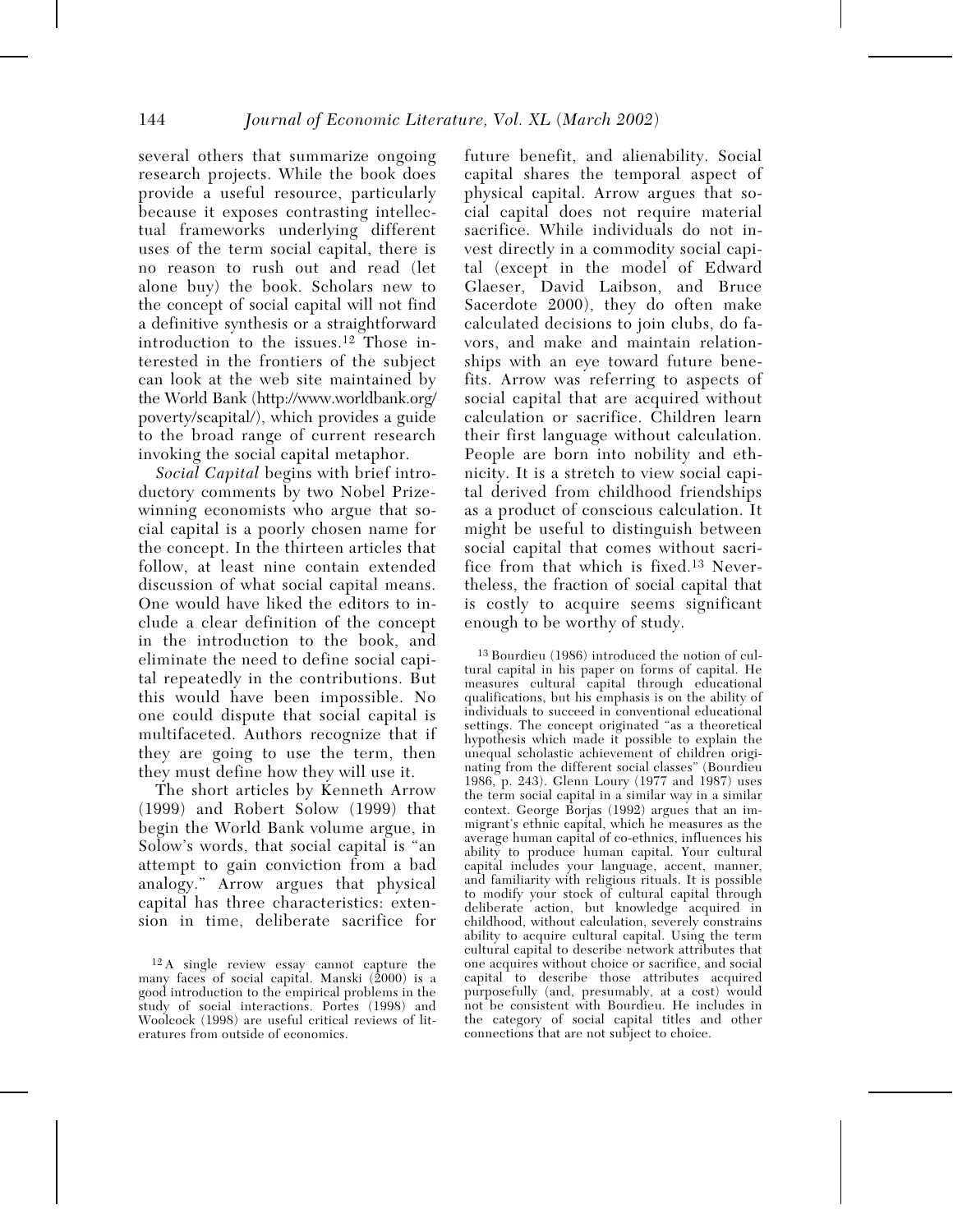Arrow (1999) correctly asserts that one cannot transfer social capital from one person to another.14 To some extent, transfer is possible. Part of the social capital of a storeowner is the reputation of her shop. It is possible to transfer ownership of the shop without destroying the faith customers have in the products sold in the store. Indeed, one can imagine that establishing corporate identities and good names is a way to establish markets for certain types of social capital.15 Further, the criticism also applies, sometimes with greater power, to human capital. An individual need not destroy his own human capital when he transfers it (through teaching) to someone else.

Solow (1999) points out other differences between physical and social capital. He observes that physical capital has a rate of return and can be readily measured by summing past investment net of depreciation. Elinor Ostrom (1999) echoes these points (without rejecting the term social capital). Ostrom also observes that in contrast to physical capital, social capital appreciates with use. Traditional models of how the stock of physical capital changes with use give no insight into how to model the changes of social capital over time.

Arrow, Solow, and others convincingly point out the weaknesses of the analogy between physical capital and social capital. Efforts by James Coleman (1988), Glaeser, Laibson, and Sacerdote (2000), and Joseph Stiglitz (1999) to highlight the strengths of the analogy are not persuasive enough to justify the terminology. Careful scholars might follow Charles Manski's (2000) example and avoid the term social capital entirely. Yet contributions to the

World Bank volume provide convincing evidence that the topics under the social capital umbrella are worthy of study, and application of economic principles can provide important insights. A vague keyword is not sufficient reason to condemn a promising line of research. As Dasgupta (1999, p. 398) concludes, "social capital is useful insofar as it draws our attention to those particular institutions serving economic life that might otherwise go unnoted."

The World Bank volume responds to Arrow and Solow's discouraging introductory comments with a section of articles that provide insight into the conceptual foundations of social capital. The volume reprints Coleman's 1988 *American Journal of Sociology* article "Social Capital in the Creation of Human Capital." Several authors credit this article with bringing the concept of social capital to the attention of sociologists. Nearly all of the other papers in the World Bank volume cite this article (or Coleman 1990). Review articles ritualistically quote Coleman's definition of social capital. The contributions of the article are nicely observed stories of social interactions (particularly a discussion of wholesale diamond markets in New York City) and a discussion of the importance of network closure—dense connections between network participants—in maintaining trusting relationships. The actual definition of social capital offered by Coleman is unsatisfying.16 Coleman's article is published in a major journal and is readily available in libraries or JSTOR. Bourdieu's (1986) paper, which appeared in an obscure publication, would have been a more valuable contribution. An economist willing to endure a page of Gary

Becker-bashing will find the coherent <sup>14</sup> Ákos Róna-Tas (nd) independently developed this idea.

<sup>15</sup> See, for example, David Kreps (1990) and Steven Tadelis (1999).

<sup>16</sup> See Norman Uphoff (1999, p. 243), Foley and Edwards (1999, p. 144), Portes (1998, p. 5) for critiques.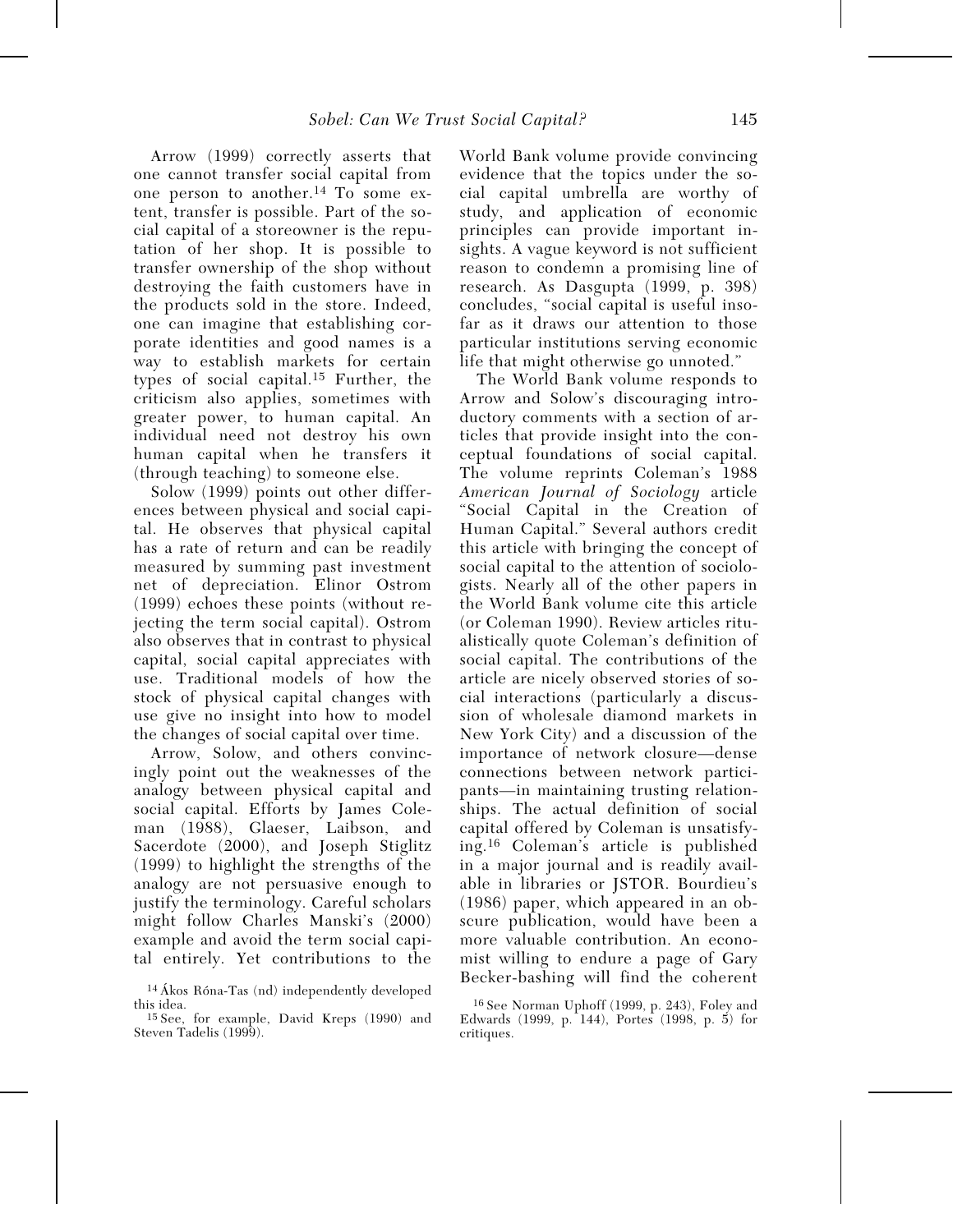formulation of social and cultural capital that I used to begin this article. Bourdieu's approach is consistent with an economic (individual optimizing subject to constraints) view of social interactions.

Almost everyone who writes about social capital finds it necessary to provide some definition. Michael Foley and Bob Edwards (1999), Pamela Paxton (1999), Alejandro Portes (1998), Jonathan Turner (1999), and Michael Woolcock (1998) provide detailed critical reviews of broad literatures. These papers are not written for economists. Economists Samuel Bowles (1999) and Steven Durlauf (1999) provide brief, critical reviews of essential concepts. Manski's (2000) review essay focuses on empirical issues. One observation appears in most of these articles and deserves mention. Some authors, led by Coleman and Putnam, at times equate the existence of social capital with outcomes obtained using social capital.17 As Portes (1998) observes and Durlauf (1999) echoes, this equation leads to circular arguments: A successful group succeeded because it has social capital, but the evidence that the group has social capital is its success. This approach creates the impression that social capital must be good. The ability to use network relationships to obtain beneficial outcomes need not be good for society or even for the network. In many circumstances, these benefits come at a cost to individuals outside of the group. Society may lose when group members

exploit social capital.18 Arrow (1999), Durlauf (1999), and Portes (1998) make this point, which is acknowledged by Putnam (2000, ch. 22). Another potential negative feature of network interactions is that groups may coordinate on a bad equilibrium. An individual may be better off joining a group than staying out and being the target of attacks from the group, but the group may encourage risky or destructive behavior of its members, so that all group members would be better off if the group did not exist.

The World Bank volume concludes with a 100-page essay by coeditor Dasgupta (1999). This is an intelligent synthesis that connects ideas from repeated game theory and recent experimental work in economics to case studies in developing countries. Dasgupta suggests that the possibility that social capital directly enhances factor productivity provides a response to Solow's (1995) observation that it is hard to find evidence of social capital in crossnational studies of economic growth. Dasgupta ends his essay (and the volume) with a constructive (but not conclusive) discussion of problems measuring social capital.

#### 4. *Institutions*

When people decide how to behave, they take into account the social, economic, and legal implications of their actions. These implications depend on the environment in which people make their choices. In this section, I will use the term institutional environment to describe the context in which decisions are made. Here I follow Lance Davis

<sup>17</sup> Coleman (1988, p. S98) writes that "social capital is defined by its function" and presents examples suggesting that he interprets the definition broadly. Putnam puts forth many definitions of social capital, but one that clearly equates social capital with positive outcomes is quoted in Richard Rose (1999, p. 151): Putnam (1997, p. 31) defines social capital as "features of social life—networks, norms and trust—that facilitate cooperation and coordination for mutual benefit."

<sup>18</sup> When the prisoners in the prisoner's dilemma manage to cooperate, they receive a brief sentence. The prisoners are better off (relative to the equilibrium outcome), but presumably the rest of society, who are not included as strategic players, would prefer the criminals to remain in jail.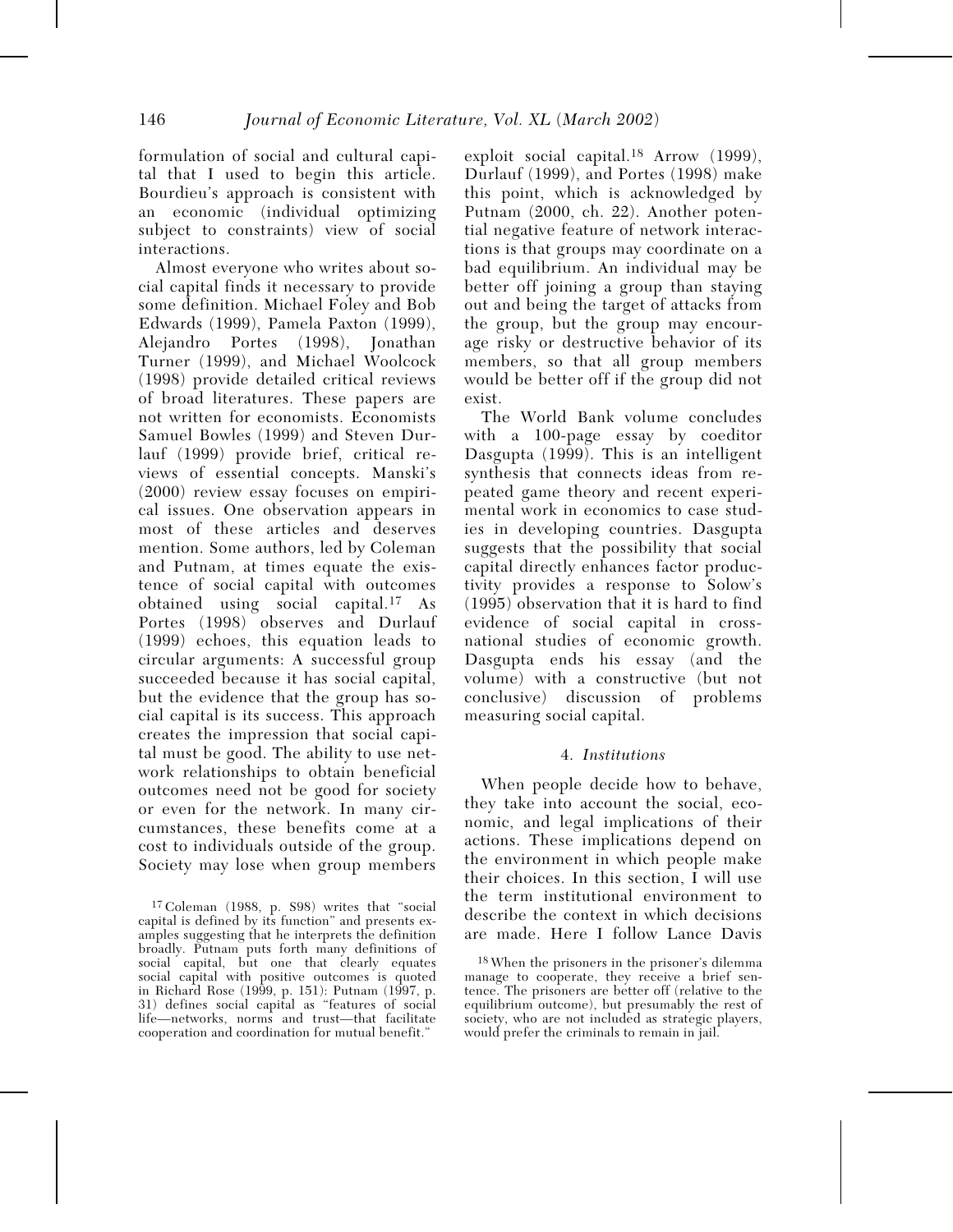and Douglass North (1971, p. 71), who define the *institutional environment* as "the set of fundamental political, social and legal ground rules that establish the basis for production, exchange and distribution."19 From the perspective of game theory, it is convenient and tempting to view the institutional environment as specifying the "rules of the game" or the strategy sets of the players. This view is inadequate, since an individual's expectation of the response to his actions is often an important part of the institutional environment; that is, the institutional environment also serves to coordinate beliefs and select equilibria.

In this section I illustrate the proposition that the value and uses of social capital depend on the institutional environment. The general statement of this proposition is less meaningful than specific examples.

Goods and services provided through one form of social capital can be obtained through other mechanisms. Jane Jacobs (1961, p. 60), who was one of the first to use the term social capital,  $20$  relates the story of the aptly named Joe Cornacchia. Joe runs a delicatessen near Jacobs's New York City home. He acts as a custodian for apartment keys. People in the neighborhood give Joe their keys with instructions to pass them to workers or friends who may need entry into the apartment. Jacobs says that "a service like this cannot be formalized. Identifications . . . questions . . . insurance against mishaps. The all-essential line between public

19 Turner (1999, p. 97) gives an even broader definition, stating that the term institution "denotes the way that members of a population are organized in order to face fundamental problems of coordinating their activities to survive within a given environment."

20 I found one only passing use of the term social capital (p. 138), but Jacobs's wonderful book is filled with examples of how a city's vitality depends on social bonds formed between neighbors.

service and privacy would be transgressed by institutionalization. Nobody in his right mind would leave his key in such a place. The service must be given as a favor by someone with an unshakable understanding of the difference between a person's key and a person's private life, or it cannot be given at all" (ellipses in original).

Jacobs wrote about Joe Cornacchia forty years ago. By now the delicatessen has been replaced by The Gap. Jacobs's apartment building has a doorman who holds onto the keys. In the deli days, the neighborhood probably responded to Joe's service by purchasing regularly at his store and giving him gifts at Christmas. Now the rent may include money to pay the doorman's salary. The neighborhood changed when keys moved from the delicatessen's drawer to the doorman's safe. But the keystoring service can and has been formalized. They are many ways to solve a problem. Documenting a change does not document a crisis.

Ostrom (1999)'s contribution to the World Bank volume, which summarizes some of her remarkable work on common-property resources, highlights the importance of institutions. Ostrom and her collaborators (for example, Ostrom 1990 and Ostrom, Roy Gardner, and James Walker 1994) have studied irrigation projects in developing countries. Farmers need to work out arrangements that will permit them to build and maintain irrigation systems and share the water that these systems provide. These problems involve small numbers of agents who know each other and interact repeatedly. The theory of repeated games explains how selfinterested, calculating individuals can reach cooperative, efficient outcomes in this setting, but the same theory permits inefficient outcomes as well. Ostrom describes how farmers solve these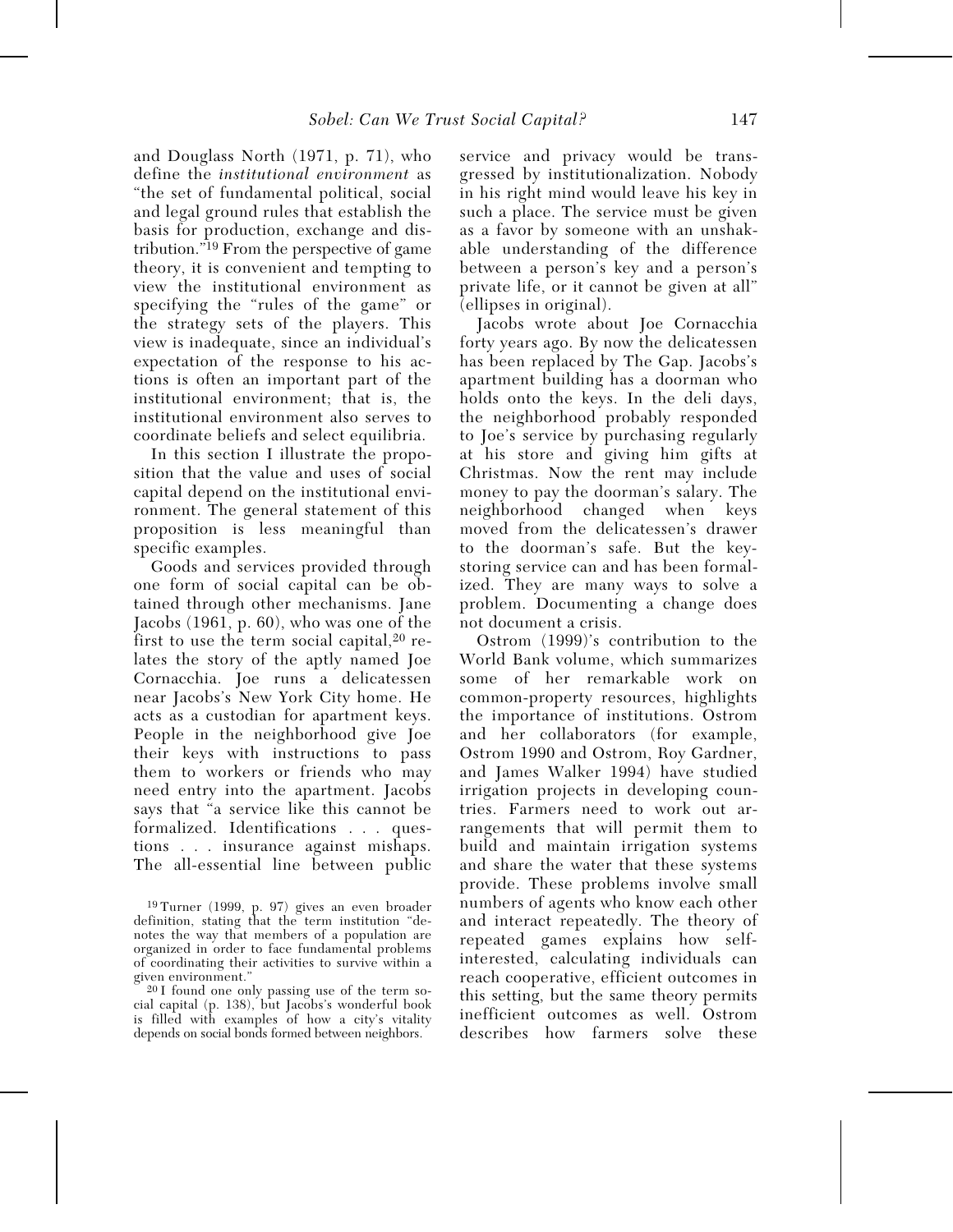problems and traces their solutions to the ability to construct commonly understood, commonly practiced, selfenforcing rules of behavior. The ability to do this is what Ostrom calls social capital. Ostrom demonstrates that these arrangements often take into account delicate balances of conflicting interests that are not transparent to outside observers, leading to the valuable lesson that external assistance, even when supplying enhanced technology, need not improve performance. Small communities develop different methods to solve collective-action problems. These methods can be placed in a general theoretical framework, but they require sensitivity to local conditions to work. Arrangements that enable people to put social connections to good work are local.

Ostrom's point is that sometimes groups are able to commit to an institution that provides a sensible way to govern the commons. We should be looking not only for the features of institutions that facilitate good outcomes, but how to arrive at these institutions, and what makes them stable.21

Studies of trust provide another example of the importance of institutions. Trust is the willingness to permit the decisions of others to influence your welfare. Levels of trust determine the

degree to which you are willing to extend credit or rely on the advice and actions of others.22 Several authors have constructed measures of trust and use these measures to search for correlation between trust and indicators of good economic performance.23

Trust depends on the institutional environment. Take the case of Japan. Toshio Yamagishi (1988) and his coauthors (Yamagishi, K. Cook, and M. Watabe 1998) argue that Japan exhibits low levels of trust in situations where mutual monitoring and sanctions do not exist.24 Yamagishi uses surveys to identify the level of trust, and then demonstrates that there is a link between survey responses and behavior in an experimental game.25 In contrast, Francis Fukuyama (1995) argues that intrinsic aspects of Japanese culture make the country exhibit high levels of trust,26 and that these high levels of trust translate into successful national performance. Solow (1995), who is skeptical

22 Oliver Williamson's (1993) narrow definition of trust would reserve the term for situations in which individuals completely ignore self-interest. In particular, according to Williamson an individual does not demonstrate trusting behavior if he gives up something today in expectation of a future return.

23 Glaeser, Laibson, José Scheinkman, and Christine Soutter (2000), Stephen Knack and Philip Keefer (1997), and Rafael La Porta et al. (1997) are examples of this approach.

24 This view derives from classic ethnographic studies of Ruth Benedict (1946).

25 Survey data presented in Knack and Keefer (1997) and La Porta et al. (1997) indicate that general levels of trust are lower in Japan than in the United States. Nancy Buchan, Rachel Croson, and Robin Dawes's (1999) analysis of a variation of the trust game of Joyce Berg, John Dickhaut, and Kevin McCabe (1995) is consistent with Yamagishi's results.

26 Fukuyama (1995, p. 205) summarizes the position: "Networks based on reciprocal moral obligation have ramified throughout the Japanese economy because the degree of generalized trust possible among unrelated people is extraordinarily high. . . . Something in Japanese culture makes it very easy for one person to incur a reciprocal obligation to another and to maintain this obligation over extended periods of time."

<sup>21</sup> Mary Brinton's (2000) study of the Japanese educational system provides a case study of an unstable institutional environment. Brinton observes that, until recently, students in Japanese secondary schools received job placements through their schools. Schools maintained long-term relationships with potential employers and had the power to match students to jobs. By virtue of this power, schools maintained control over students. Students behaved in order to receive attractive job placements. Brinton points out that the downturn of the Japanese economy and the changing characteristics of jobs available to low-skilled workers have eroded the school's importance as a source of jobs. The more the students can find jobs without the assistance of schools, the less control the schools have over students' behavior in school.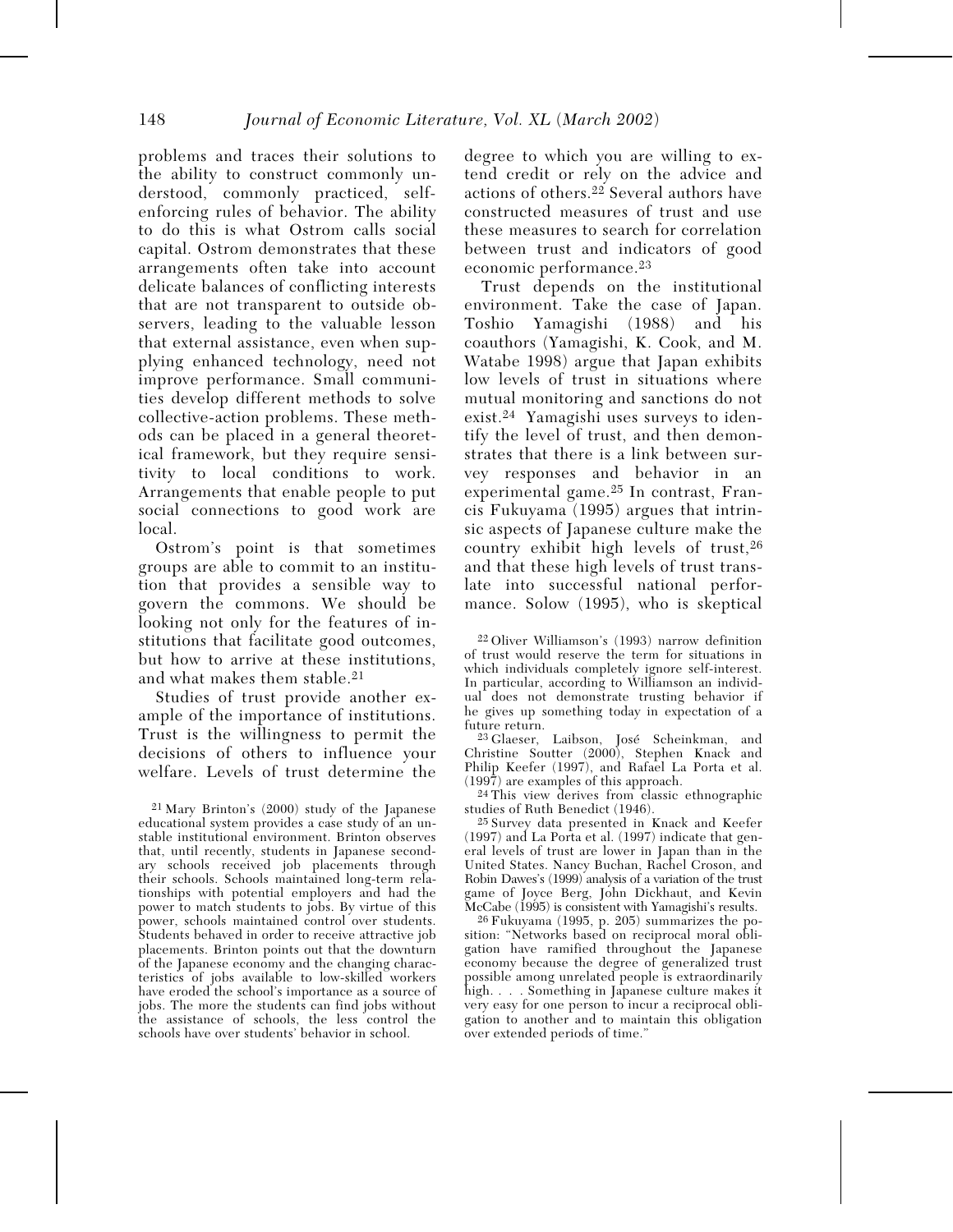about the connection between trust and growth in general and Fukuyama's arguments in particular, appears to accept the assertion that Japan is a high-trust country.

Both high- and low-trust hypotheses could be consistent with observed behavior. Yamagishi (1988) argues that Japanese society provides (through social and culture rules that I refer to as an "institutional environment") a system of mutual monitoring that increases the level of trusting behavior. He represents this situation in the laboratory by performing an experiment. Yamagishi (1988) divided subjects into fourmember groups. Each member received fifty cents. Members then decided how much to contribute to other members of their group. Contributions were made simultaneously and secretly. The contributions of individual group members were doubled by the experimenter and divided equally between the other three members of the group. Yamagishi permitted the subjects to create an institutional environment that facilitates contributions by running experiments that also had a punishment condition. After deciding what to contribute, subjects decided how much to contribute to a punishment fund, to be paid out of cumulative earnings. The lowest contributor received a punishment equal to twice the total contribution to the punishment fund (if more than one person makes the lowest contribution, the lowest contributors paid equal shares of the punishment). When all four contributors contributed the maximum amount to the group, no one was punished. Yamagishi found that contributions in the no-sanction conditions were correlated to survey responses (so that people who were more trusting according to their survey responses contributed more to the group) and that subjects from the United States were more trusting and contributed at higher levels

than Japanese. When subjects had the opportunity to create sanctions, less trusting individuals allocated more to the punishment fund than more trusting individuals, and the existence of the punishment fund generated higher contributions. Performance of groups of Japanese subjects, measured by their total earnings in the experiment, were increased when they had the ability to punish.

Simon Johnson, John McMillan, and Christopher Woodruff's (2000) study of courts and contracts in transition economies provides another view of how social capital must be viewed in the context of institutional stability. Johnson, McMillan, and Woodruff show that firms rely on relational contracting when they lack confidence in the ability of courts to enforce spot contracts. Trust, interpreted here as the willingness to extend credit, can arise either when firms have confidence in courts or when firms have an established relationship with their trading partner. Rachel Kranton's (1996) theoretical work is consistent with this observation.

These observations demonstrate how difficult it is to draw conclusions from cross-cultural comparisons of trust. The institutional and cultural frameworks that foster trust may be different in different countries. Controlling for these features may therefore have different implications in different settings.

Reconciling the different views on trust is important. Assuming a link between the ability to achieve trusting relationships and good outcomes, we would like to know whether the capacity to trust is based on deeply rooted cultural traditions (as suggested by Fukuyama 1995 and Putnam, Leonardi, and Nanetti 1993) or can be influenced by the kinds of institutions that can be constructed and nurtured in less than a generation.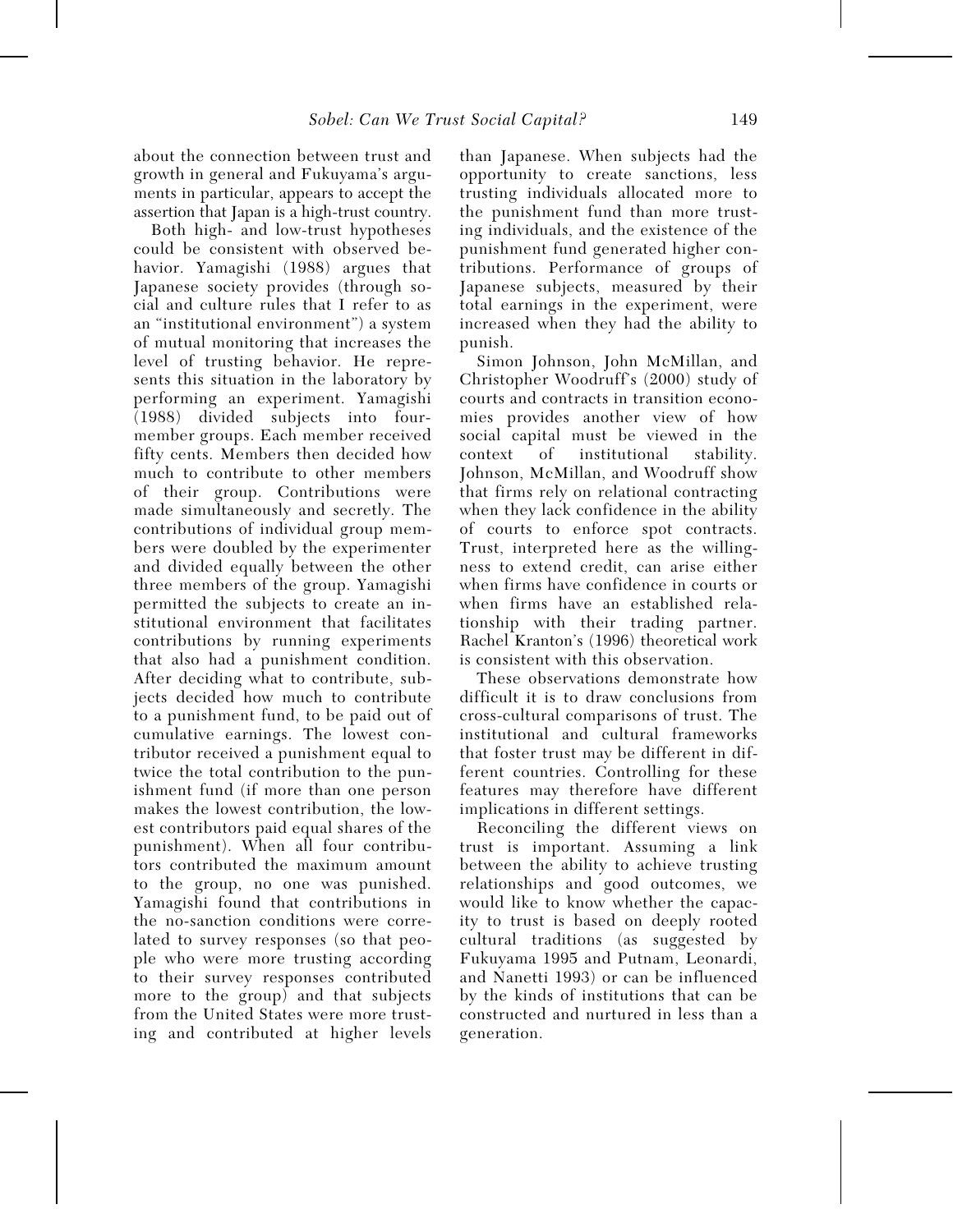#### 5. *Some Theoretical Questions*

I conclude this essay with some (game-)theoretical questions stimulated by a reflection on social capital.

#### 5.1 *Appreciating Social Capital*

Ostrom (1999) points out that social capital need not depreciate with use the way physical capital does. In important instances, making use of social capital increases the stock of social capital available for future use. The anthropological literature on gift giving (M. Mauss 1990 is the traditional reference) discusses how offering a gift creates both an obligation to accept and an obligation to reciprocate. To the extent that using social capital operates like gift exchange, taking advantage of social capital creates an obligation to honor future requests for assistance and increases the value of an individual's connections.

If social capital facilitates efficient bargaining, say by inducing efficient outcomes in prisoner's dilemmas, exploiting social capital provides information that may make additional cooperation possible. Traditional game-theoretic analysis does not help describe this phenomenon. We know that it is equilibrium behavior to cooperate in a repeated prisoner's dilemma, but observing a history of cooperation does not make us more confident that there will be cooperation (or greater cooperation) in the future. Models of incomplete information help explain how bonds strengthen with use. Matthias Blonski and Daniel Probst (2000), Sobel (1985), and Joel Watson (1999) present models of the formation of trust. Through repeated interaction individuals learn whether their opponents have common interests. Successful experiences identify good partners and permit increases in the scale of exchange. In these models the only reason that trust increases is that past experience is informative. Early investments therefore are costly because the trust may not be returned.

Incomplete information may capture another sense in which social capital increases through use. Elliot Aronson (1984, p. 287) explains how receiving a favor can strengthen a bond, as the donor must maintain good relations in order to receive a favor in exchange. The notion that owing someone a favor may be advantageous is counterintuitive, but is consistent with strategic models in which receiving a favor signals the availability of a compatible trading partner.

Once one accepts that successfully activating network connections, either to obtain benefits or to supply them, strengthens the bond between a pair of individuals, it is apparent that using social capital has positive third-party effects also. Expanding your network indirectly increases the social capital of your associates by giving them access to a larger network.

We know how to depreciate physical capital, but holding social capital to an analogous form of decay, as in Glaeser, Laibson, and Sacerdote (2000), is misleading. There is much to be learned from the development of models that show us how to appreciate social capital.

#### 5.2 *Networks*

Social interactions depend on network structure. One would like to know, from a theoretical perspective, what kind of network performs best (for a given expenditure of network-creating effort) and what are the best locations within a network from an individual's perspective. Clear theoretical formulations of these questions may clarify issues in the sociological literature on networks.

An important insight from Coleman's work is the importance of network closure. Coleman argues that dense social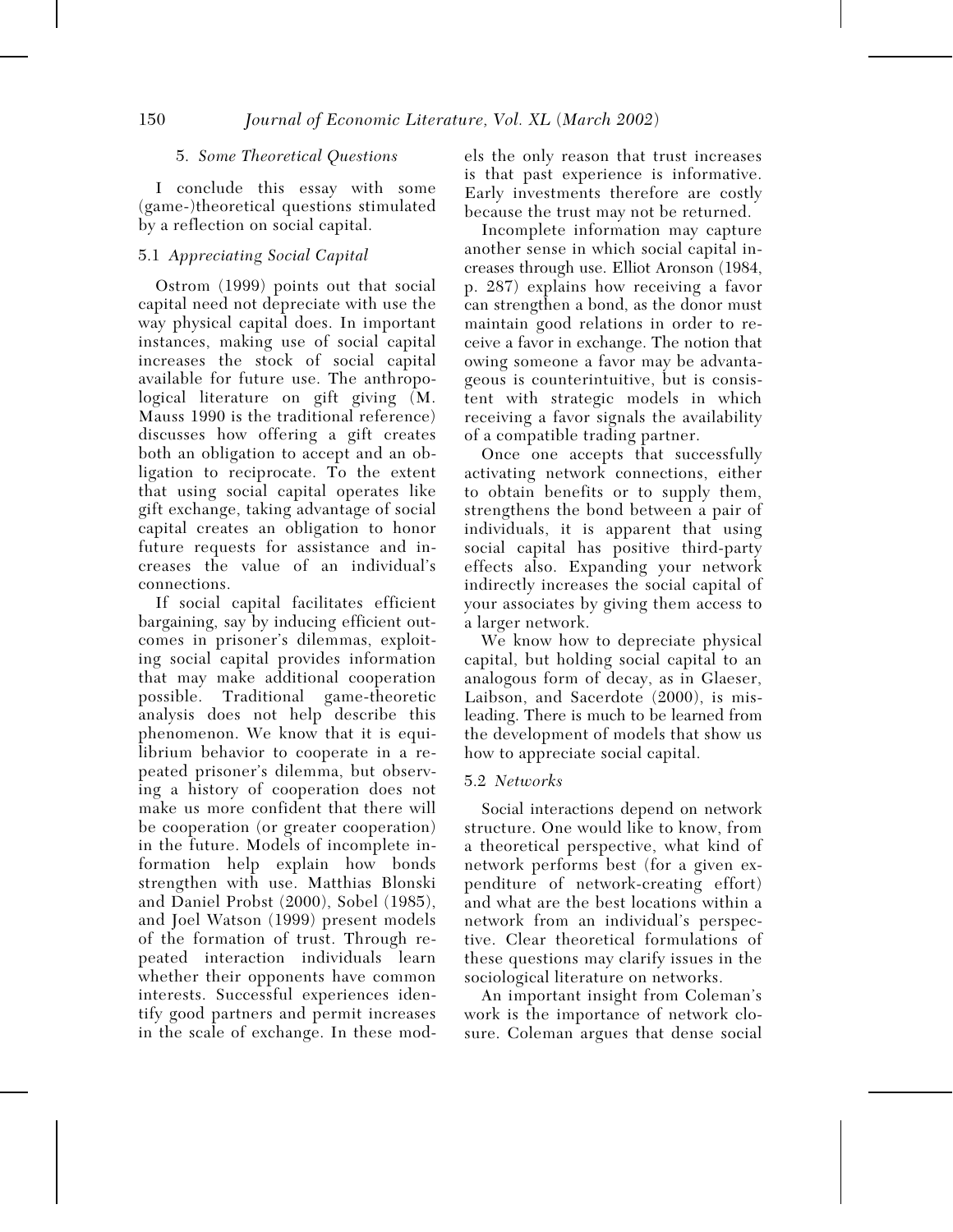networks make enforcement of group cooperative behavior more effective. This point can be interpreted in two ways. First, dense networks may act to create common knowledge of information, as in Michael Chwe (1999). Second, dense networks may increase the quality and reliability of third-party monitoring needed to enforce cooperative dynamic equilibria. The intuition behind the second observation is clear. Assume that good outcomes require sacrificing short-term material interest in the hope of receiving cooperative payoffs in the future (as in the repeated prisoner's dilemma) and that individuals play with different partners in different periods. Dense networks may facilitate good behavior by publicizing past actions and making it possible to punish noncooperative actions. To my knowledge, no one has formalized precisely this insight in a game-theoretic model, although the papers of Jonathan Bendor and Piotr Swistak (forthcoming) and Phillip Johnson, David Levine, and Wolfgang Pesendorfer (2001) provide two different possible approaches.

Ronald Burt (1992) emphasized the importance of structural holes for individuals in networks. An agent who connects two otherwise disconnected networks spans a structural hole. Burt (1992) documents that individuals who span structural holes earn additional rents from their position in the network. This position does not necessarily conflict with the network closure argument (although Burt 2001 argues that network closure has costs). The network closure view appears to concentrate on the average value of network investments, while the structural hole view concentrates on marginal values.

Mark Granovetter (1974) observed that people often locate jobs through weak or distant contacts. This insight superficially conflicts with Coleman's idea of network closure. One way to reduce the tension between the ideas is to realize that they apply to different problems. As Chwe (1999) observes, widely scattered weak links are better for obtaining information, while strong and dense links are better for collective action. People apply the notion of social capital to both types of situation. Knowing what types of network are best for generating social capital requires that one be specific about what the social capital is going to be used to do.

### 5.3 *Aggregation*

The most compelling work on social capital studies small group interactions. It is easier to trace the importance of social interactions in Jacobs's (1961) study of neighborhoods and Ostrom's (1999) studies of irrigation projects than studies that purport to link social capital with national trends. Studies that use data on trusting behavior or civic involvement to draw conclusions on regional or national development have little to say about the way in which one aggregates social capital across different networks. If one assumes that active networks solve coordination or collective action problems, then there is no puzzle. A small group's gain does not come at the expense of anyone else. To extend the metaphor to problems where the gains of network membership come in part at the expense of outsiders, one needs to provide a theory of how different networks overlap. Putnam (2000) provides useful terminology. He distinguishes between bonding and bridging social capital. The former provides denser networks and the latter creates larger networks. Putnam (2000) argues that it is bridging social capital that leads to a cohesive, well-functioning society. It remains to be seen how bridging social capital arises and creates positive outcomes in a strategic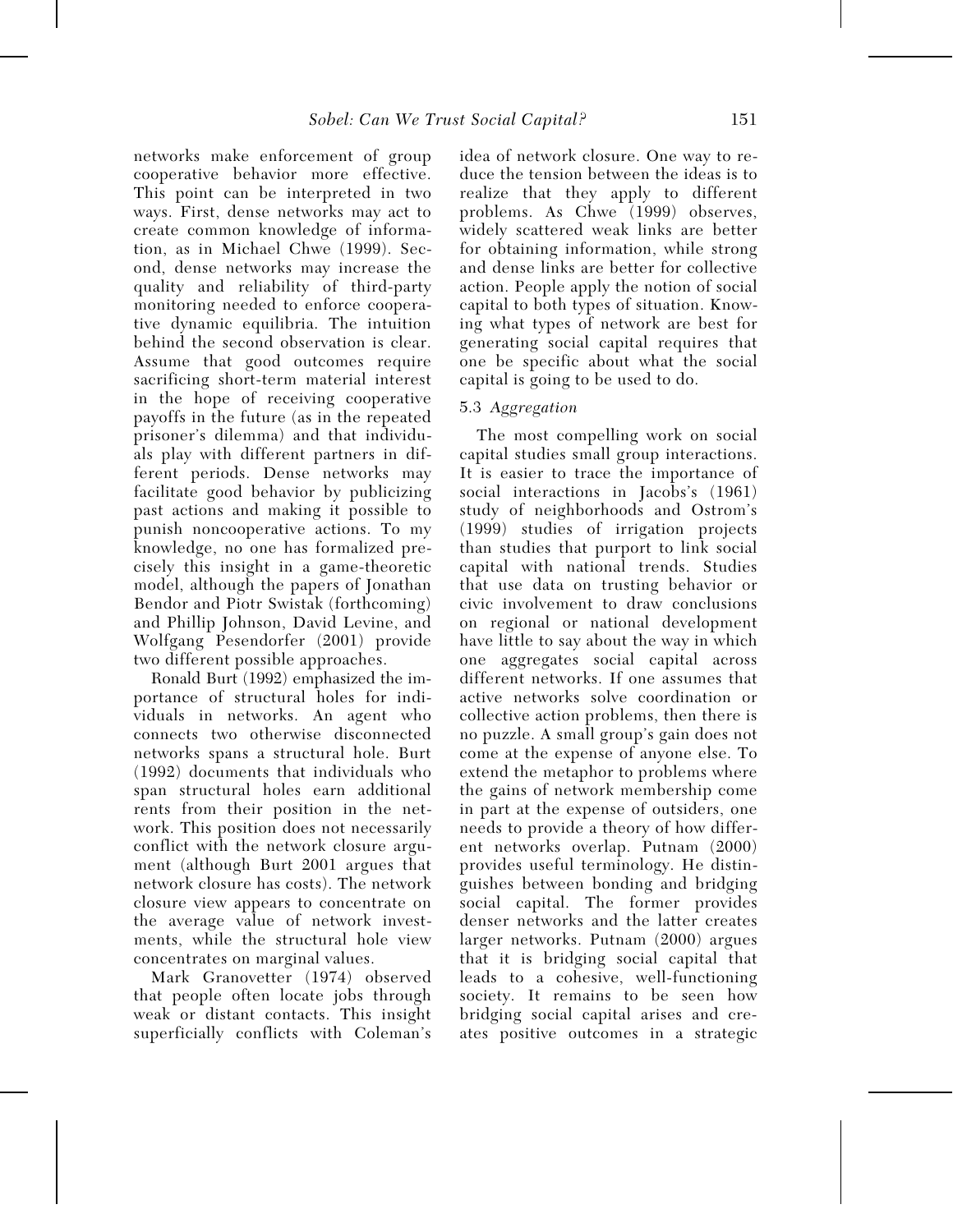environment. Burt's (1992) work on structural holes indicates why individual agents have incentives to create links that enlarge networks. In Burt's environment, bridging social capital improves access to information and leads to improved outcomes for the group, even if the individual who fills the structural hole is most able to obtain these gains. On the other hand, more disperse networks mean (holding fixed the total investment in social connections) weaker networks. I am unaware of any theoretical work that identifies and evaluates these tradeoffs.

#### 5.4 *Intrinsic Value of Group Membership*

The effectiveness of a particular kind of network depends on the institutions available. A responsive police force may protect my home from burglars as effectively as vigilant neighbors. Good neighbors make good fences, but burglar alarms may be a viable alternative. The social capital literature attempts to identify particular social conditions that lead to good economic outcomes. It indicates kinds of network interactions that appear to facilitate good outcomes. There is another point of view that is explicit in much of the descriptive literature on social capital. According to this view, developing social capital is good not only because it is associated with good economic performance. It is valuable intrinsically. If extensive use of community ties leads to the same economic performance as, say, strong legal rules, then society would be better off if the outcome came about through social networks. High voter turnout is desirable for its own sake even if it does not influence electoral outcomes. One can incorporate this position cheaply into economic models by assuming the social planners have preferences over institutions or behaviors that do not enter into individual preferences.

Simply assuming that it is impossible to identify social preferences by aggregating individual preferences does not do justice to observations like "joiners become more tolerant, less cynical, and more empathetic to the misfortunes of others" (Putnam 2000, p. 288), which suggest that social interactions actually change preferences. It does not do justice to the attention that the civic virtue literature pays to participation in the electoral process.27 A few theoretical papers, such as John Geanakoplos, David Pearce, and Ennio Stacchetti (1989) and Matthew Rabin (1993), provide ideas of how to model preferences that depend on the intentions of others. It is a challenge to apply these models to environments with network structures and to develop a framework for doing welfare analysis in models with changing preferences.

#### **REFERENCES**

- Aronson, Elliot. 1984. *The Social Animal*. NY: W. H. Freeman.
- Arrow, Kenneth J. 1999. "Observations on Social Capital," in Dasgupta and Serageldin, eds. op. cit., pp. 3–5.
- Bendor, Jonathan and Piotr Swistak. Forthcoming. "The Evolution of Norms," *Amer. J. Sociology*.
- Benedict, Ruth. 1946. *The Chrysanthemum* and *the Sword: Patterns of Japanese Culture*. Boston: Houghton Mifflin.
- Berg, Joyce; John Dickhaut and Kevin McCabe. 1995. "Trust, Reciprocity and Social History," *Games Econ. Behav.* 10, pp. 122–42.
- Blonski, Matthias and Daniel A. Probst. 2000. "The Emergence of Trust," Mannheim U. http://phoenix.vwi.unimannheim.de.
- Borjas, George. 1992. "Ethnic Capital and Intergenerational Mobility." *Quart. J. Econ.* 107, pp. 123–50.
- Boorstin, Daniel J. 1974. *The Americans: The Democratic Experience*. NY: Vintage Books.
- Bourdieu, Pierre. 1986. "Forms of Capital," in *Handbook of Theory and Research for the Sociology of Education*. John G. Richardson, ed. Westport, CT: Greenwood Press, pp. 241–60.

27 Both Putnam (2000) and Schudson (1998) begin their monographs with tributes to voter turnout.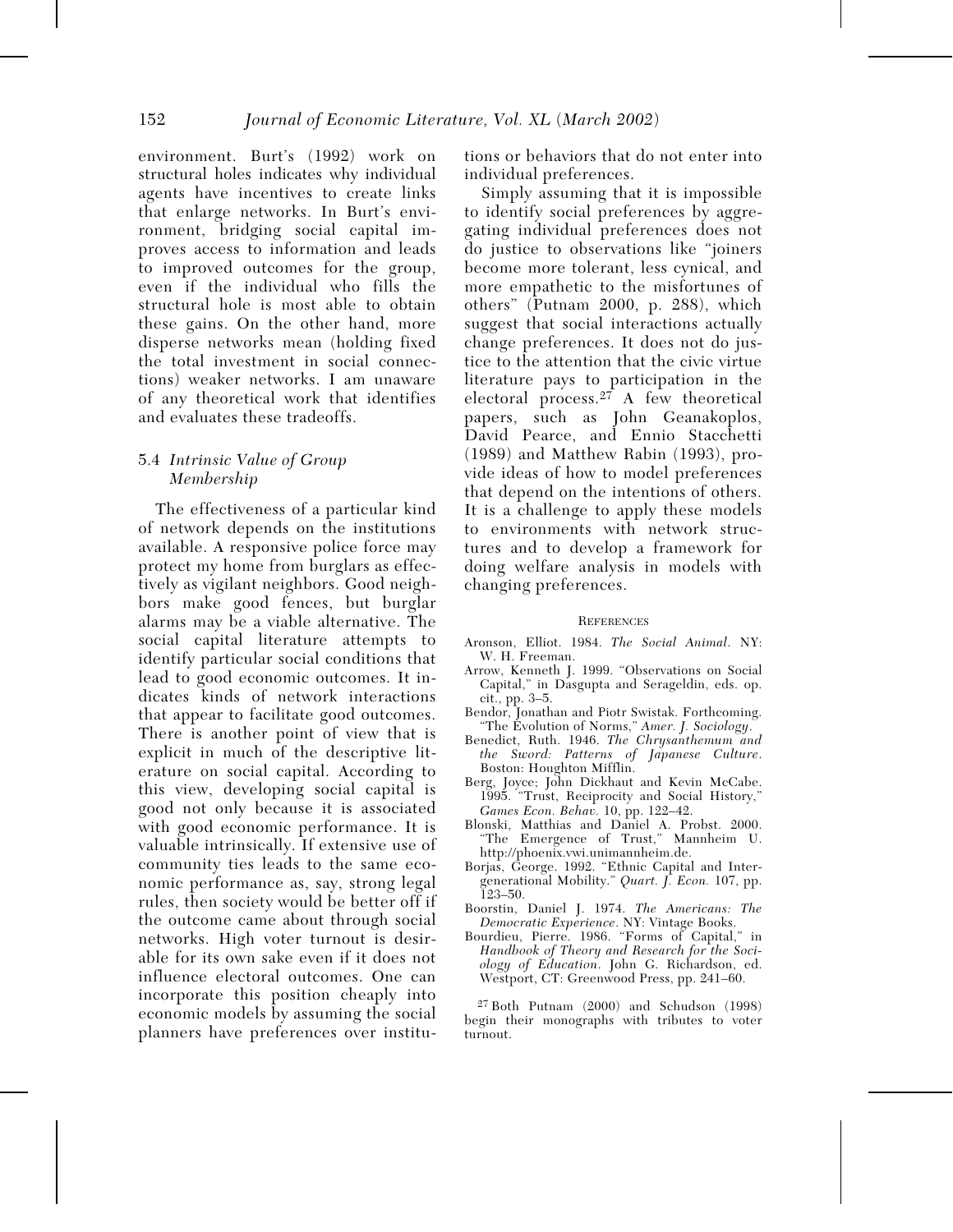- Bowles, Samuel. 1999. " 'Social Capital' and Community Governance," *Focus* 20, pp. 6–10.
- Brinton, Mary. 2000. "Social Capital in the Japanese Youth Labor Market: Labor Market Policy, Schools, and Norms," *Policy Sciences* 33:3–4, pp. 289–306.
- Buchan, Nancy R.; Rachel T. A. Croson and Robyn M. Dawes. 1999. "Who's with Me? Direct and Indirect Trust and Reciprocity in China, Japan, Korea, and the United States," OPIM work. paper 00–08–01, Wharton School, U. Penn.
- Burt, Ronald S. 1992. *Structural Holes: The Social Structure of Competition*. Cambridge: Harvard U. Press.
- ———. 2000. "The Network Structure of Social Capital," in *Research in Organizational Behavior*, 22. Robert I. Sutton and Barry M. Staw, eds. Greenwich, CT: JAI Press. http://gsbwww. uchicago.edu/fac/ronald.burt/research/NSSC.pdf.
- ———. 2001. "Bandwidth and Echo: Trust, Information, and Gossip in Social Networks," in *Networks and Markets*, Alessandra Casella and James E. Rauch, eds. Russell Sage Foundation.
- Chwe, Michael Suk–Young. 1999. "Structure and Strategy in Collective Action," *Amer. J. Sociology* 105, pp. 128–56.
- Coleman, James S. 1988. "Social Capital in the Creation of Human Capital*," Amer. J. Sociology* 94, pp. S95–S120. Reprinted in Dasgupta and Serageldin, eds. op. cit. pp. 13–39.
- ———. 1990. *Foundations of Social Theory*. Cambridge: Harvard U. Press.
- Costa, Dora L. and Matthew E. Kahn. 2001. "Understanding the Decline in Social Capital," NBER working paper 8295. http://www.nber. org/papers/w8295.
- Dasgupta, Partha. 1999. "Economic Progress and the Idea of Social Capital," in Dasgupta and Serageldin, eds. op. cit. pp. 325–424.
- Dasgupta, Partha and Ismail Serageldin, eds. 1999. *Social Capital: A Multifaceted Perspective*. Washington, DC: World Bank.
- Davis, Lance and Douglass North. 1971. *Institutional Change and American Economic Growth*. NY: Cambridge U. Press.
- Durlauf, Steven. 1999. "The Case 'Against' Social Capital," *Focus* 20, pp. 1–5.
- Foley, Michael W. and Bob Edwards. 1999. "Is It Time to Disinvest in Social Capital?" *J. Public Pol.* 19:2, pp. 141–73.
- Fukuyama, Francis. 1995. *Trust*. NY: Free Press.
- Geanakoplos, John; David Pearce and Ennio Stacchetti. 1989. "Psychological Games and Sequential Rationality," *Games Econ. Behav.* 1, pp. 60–79.
- Glaeser, Edward; David Laibson and Bruce Sacerdote. 2000. "The Economic Approach to Social Capital," NBER working paper 7728. http:// papers.nber.org/papers/W7728.
- Glaeser, Edward; David Laibson, José Scheinkman and Christine Soutter. 2000 "Measuring Trust," *Quart. J. Econ.* 115, pp. 811–41.

Granovetter, Mark S. 1974. *Getting a Job: A Study*

*of Contacts and Careers*. Chicago: U. Chicago Press.

- Helliwell, John F. and Robert D. Putnam. 1995. "Economic Growth and Social Capital in Italy," *Eastern Econ. J.* 21. Reprinted in Dasgupta and Serageldin, eds. op. cit. pp. 253–68.
- Jacobs, Jane. 1961. *The Death and Life of Great American Cities*. NY: Random House.
- Johnson, Phillip; David K. Levine and Wolfgang Pesendorfer. 2001. "Evolution and Information in a Gift-Giving Game," *J. Econ. Theory,* forthcoming.
- Johnson, Simon; John McMillan and Christopher Woodruff. 2002. "Courts and Relational Contracts," *J. Law, Econ., Org*. 18:1, forthcoming.
- Juster, F. Thomas and Frank D. Stafford. 1991. "The Allocation of Time: Empirical Findings, Behavioral Models, and Problems of Measurement," *J. Econ. Lit.* 29, pp. 471–522.
- Knack, Stephen and Philip Keefer. 1997. "Does Social Capital Have an Economic Payoff?" *Quart. J. Econ.* 112, pp. 1251–88.
- Kranton, Rachel. 1996. "Reciprocal Exchange: A Self-Sustaining System." *Amer. Econ. Rev.* 86, pp. 830–51.
- Kreps, David M. 1990. "Corporate Culture and Economic Theory," in *Perspectives on Positive Political Economy*. James E. Alt and Kenneth A. Shepsle, eds. NY: Cambridge U. Press, pp. 90– 143.
- La Porta, Rafael; Florencio Lopez-de-Silanes, Andrei Shleifer and Robert W. Vishny. 1997. "Trust in Large Organizations," *Amer. Econ. Rev. Pap. Proceedings* 87, pp. 333–38. Reprinted in Dasgupta and Serageldin, eds. op. cit. pp. 253–68.
- Lemann, Nicholas. 1996. "Kicking in Groups," *Atlantic Monthly*, 277, April, pp. 22–26.
- Lippmann, Walter. 1961 (1914). *Drift and Mastery*. Englewood Cliffs, NJ: Prentice-Hall.
- Loury, Glenn C. 1977. "A Dynamic Theory of Racial Income Differences," in *Women, Minorities, and Employment Discrimination*. Phyllis Wallace and Annette M. La Mond, eds. Lexington, MA: Heath, pp. 153–86.
- ———. 1987. "Why Should We Care about Group Inequality?" *Social Phil. Pol.* 5:1, pp. 249–71.
- Manski, Charles. 2000. "Economic Analysis of Social Interactions," *J. Econ. Perspect.* 14, pp. 115–36.
- Mauss, M. 1990. *The Gift: The Form and Reason for Exchange in Archaic Societies*. London: Routledge.
- Narayan, Deepa and Lant Pritchett. 1999. "Social Capital: Evidence and Implications," in Dasgupta and Serageldin, eds. op. cit. pp. 269– 95.
- Ostrom, Elinor. 1990. *Governing the Commons: The Evolution of Institutions for Collective Action*. Cambridge: Cambridge U. Press.
- ———. 1999. "Social Capital: A Fad or a Fundamental Concept," in Dasgupta and Serageldin, eds. op. cit. pp. 172–214.
- Ostrom, Elinor; Roy Gardner and James Walker.